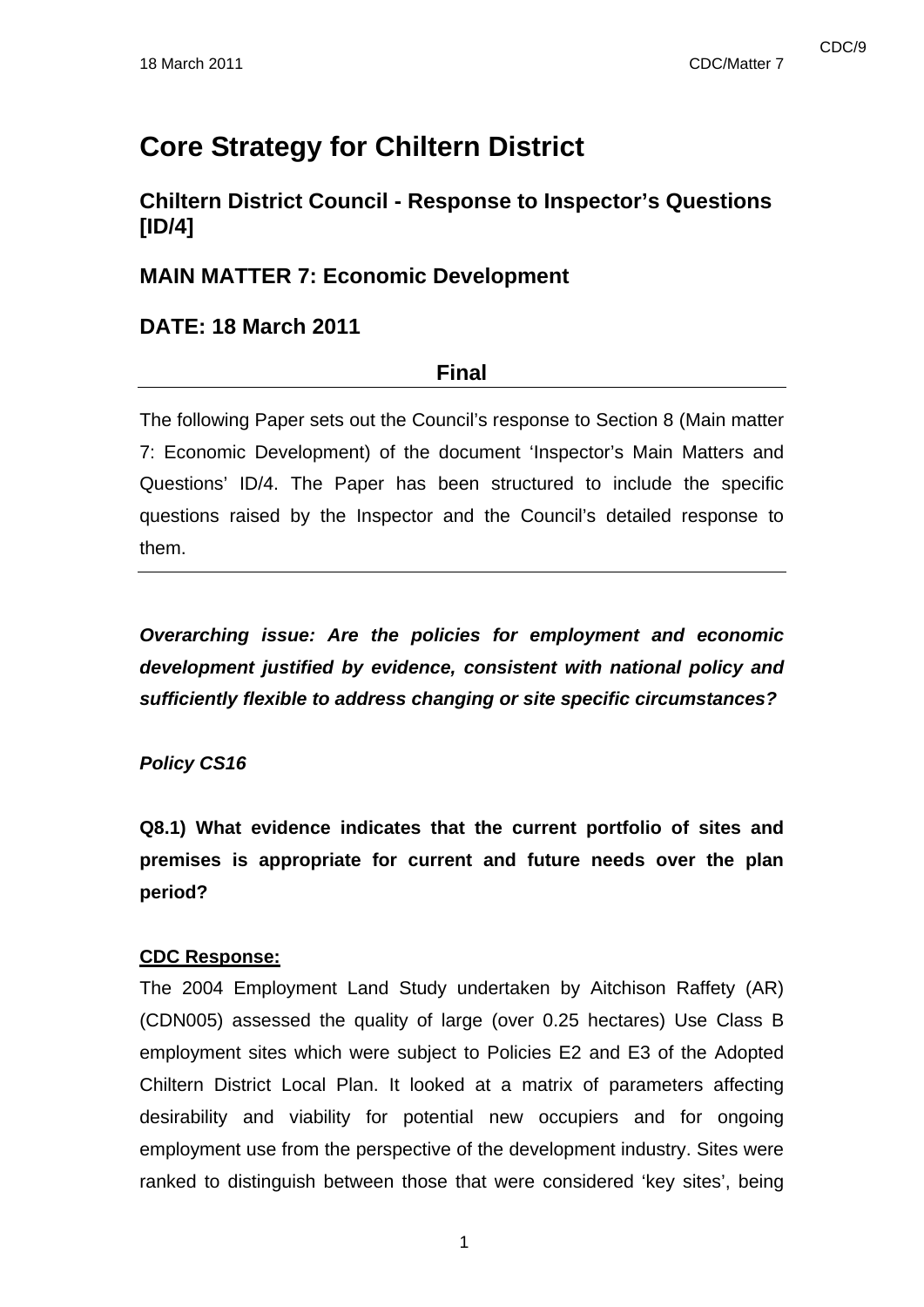highly desirable and viable, to those sites that were considered "poorer performing", being less desirable or viable from a commercial perspective. The study found that 68% of the sites were highly performing and 27% performed moderately well.

Only 5% were considered to be poorer performing sites. In 2005, AR carried out an additional study (CDN006) which looked specifically at these sites. This later study found that 'poorly performing sites' tended to have a high occupancy rate and provided a supply of low cost accommodation supportive of smaller companies perceived to be of a start-up or youthful nature but shown to be involved in specialist services or manufacturing, often directly serving the local population. In other words, these sites performed a very important role in terms of enterprise, employment and local services in the District. The Employment site Vacancy Survey of November 2009 (i.e. during the current recession) found that the trend of high occupancy on 'poorly performing sites' continued, with these sites having significantly fewer vacancies than both the settlement and district-wide averages.

The AR report stated in its conclusion that "certain employment sites may in a modern context still be considered, as a whole or in part, as inappropriate for continuing employment usage due to location or immediate environment." It went on to say that there may be a time when reuse for employment purposes is not viable. It suggested that there may be opportunities to allow users falling outside the 'B use classes' such as medical and health users, children's nurseries, sports facilities etc to be allowed to occupy these employment sites. Policy CS16 takes account of this advice. These sites would continue to offer employment, but of a nature more suited to their immediate environment and to current needs than the B use classes.

There is no evidence that the current portfolio of sites is inappropriate for future needs. Policies CS3 and CS15 provide for some expansion of employment floorspace on existing employment sites and seek to encourage the more efficient use of existing employment sites generally. These policies should improve the portfolio over time.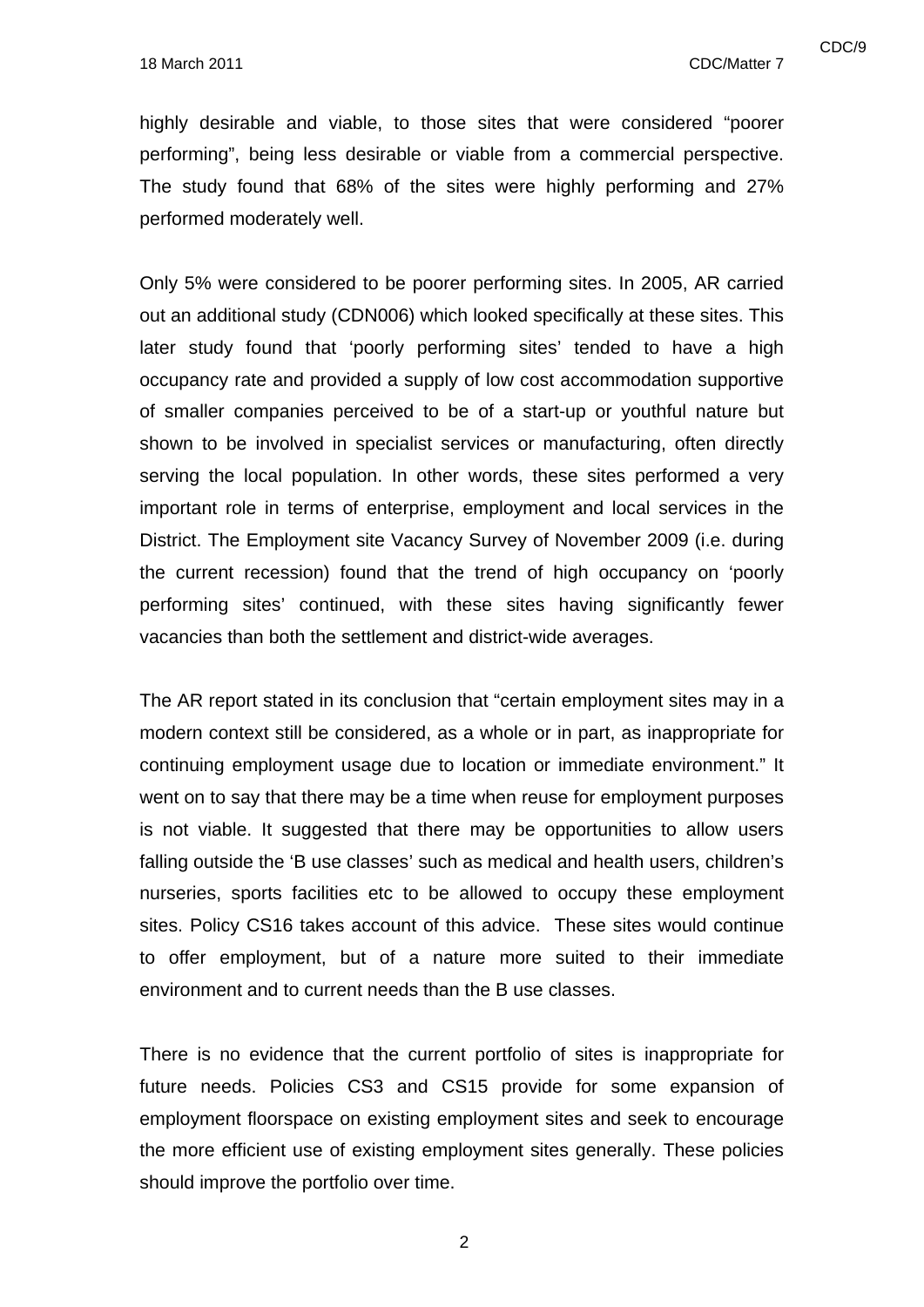cDC/9 and the contract of the contract of the contract of the contract of the contract of the contract of the contract of the contract of the contract of the contract of the contract of the contract of the contract of the

**Q8.2) Do the vacancy rates of premises, or number of cleared sites with planning permission for redevelopment not started (as recorded in the Employment Site Vacancy Survey November 2009 CDN096) suggest a lack of demand or unsuitability of some sites/premises?** 

### **CDC Response:**

When the Buckinghamshire Employment Land Review (BELR) (CDN020) was undertaken in 2006, the level of vacancy on B use class employment floorspace in Chiltern District was estimated to be the lowest in the County at 6% (see Table 2.1 of that report.) The Council's view is that the current vacancy rates and number of cleared sites with planning permission for redevelopment not started (as set out in CDN096) is a reflection of the impact of the current recession on employment in the District, rather than a lack of demand or unsuitability of some sites/ premises. It is anticipated that the economy will improve during the plan period and it is therefore important to have employment sites available for when this happens. It should be borne in mind that the high value of residential land in Chiltern District (even in the recession) (see CDN082) means that there continues to be pressure for change of use from B-class to residential use, thus reinforcing the role of policy preventing the loss of such land.

# **Q8.3) Has the Council undertaken a more recent vacancy survey (please urgently make a Core Document) and, if so, what trends does this indicate?**

# **CDC Response:**

An update to the vacancy survey was undertaken in November 2010, as part of the work for the 2009/10 Annual Monitoring Report. This survey will be made available as CDN119. The survey found that vacancy rates in traditional employment areas within Chiltern District i.e. those falling within the 'B use classes' and forming part of the E2 and E3 Local Plan Employment Policy Areas had continued to be high and had risen by approximately 1% to 23.7% (111 units out of 468) in the latest survey. However, in the Council's view, as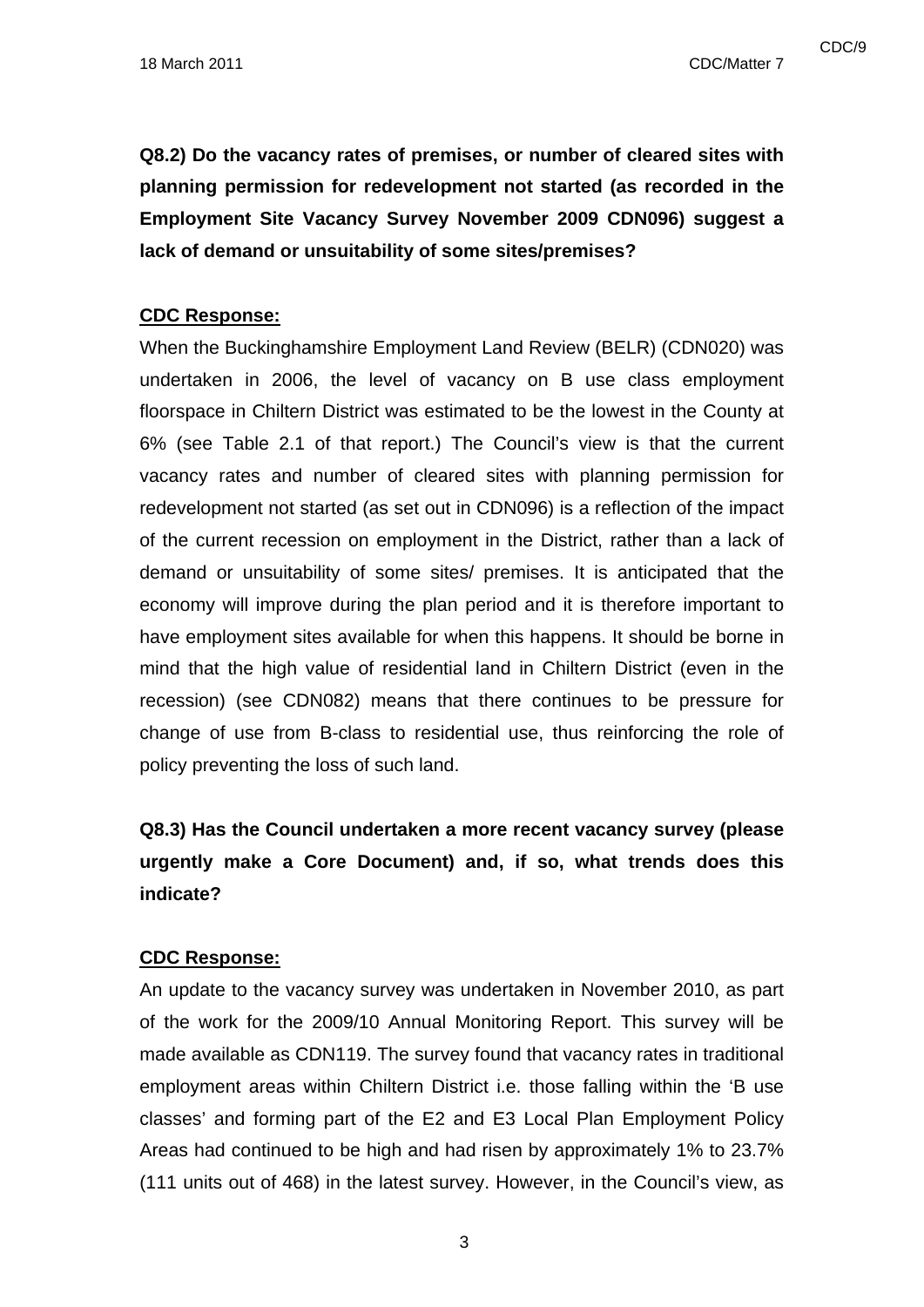both surveys have been undertaken during the economic recession, it is inappropriate to draw definitive conclusions from these results.

**Q8.4) Should vacancy levels and number of cleared sites be monitored with a trigger identified to prompt a review of the policy if these indicators remain high as the economy picks up?** 

#### **CDC Response:**

It is the Council's intention to monitor both vacancy levels and the number of cleared sites on an annual basis. These data could be used as a trigger to prompt a review of policies if these indicators remain high as the economy picks up. A statement to this effect could be inserted into Paragraph 12.6 of the CS:

After '*unreasonably long time*' add "*The Council will monitor the situation and may need to take action if vacancy levels and the number of cleared employment sites remain high as the economy picks up*."

**Q8.5) How will the policy (CS16) ensure compliance with PPS4 EC2.1 h) so as not to retain sites if there is no reasonable prospect of a site being used for the allocated economic use?** 

#### **CDC Response:**

Policy CS16 seeks to apply the constraint envisaged by paragraph 25.17 in the South East Plan. That paragraph arose from the South East Plan EIP Panel's concern about loss of employment land in Chiltern District (para 26.9 of CDN033 refers), based on work carried out by Buckinghamshire County Council (CDN020). To accord with EC2.1h) of PPS 4, the policy incorporates an element of flexibility so as to allow for a wider range of employment uses than is provided for under the 'B use class' (offices, manufacturing and warehousing). Wider economic uses which are considered acceptable include a variety of community and leisure uses. It is therefore considered that the policy already complies with EC2.1h) of PPS 4. (See also the proposed wording change to Policy CS16 set out below in response to Q.8.7).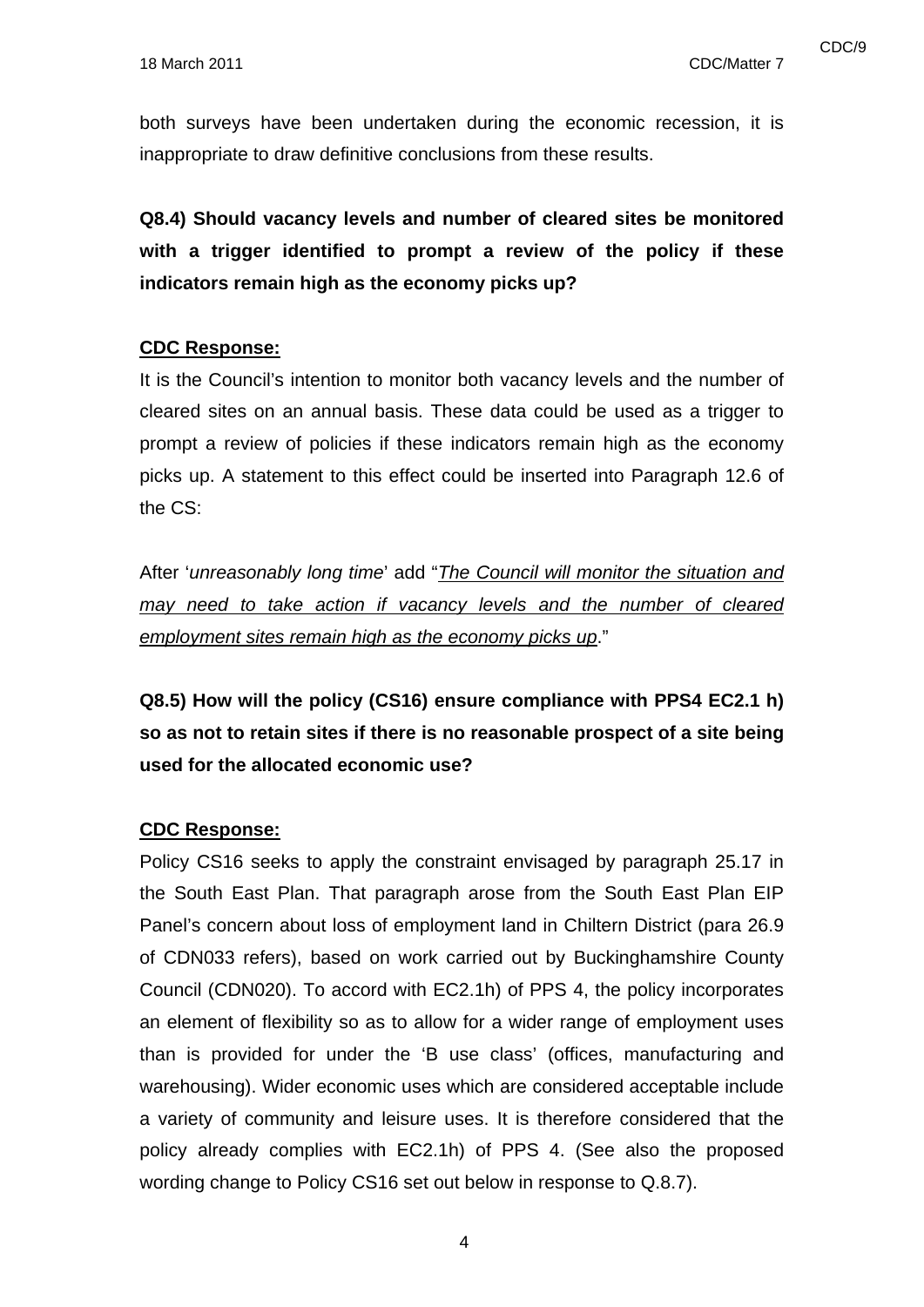**Q8.6) Given that policy CS16 encompasses all employment sites, how does CS16 relate to the saved local plan policies E2 and E3 and the designation of these policy areas on the Proposals Map? Is there any intention to review in the Delivery DPD whether the E2 and E3 designated sites are fit for their allocated purposes? If so, should the Core Strategy make this clear?** 

# **CDC Response:**

Whilst it is true that policy CS16 encompasses all employment sites it deals initially with 'B use class employment uses' and then sets out possible circumstances for allowing alternative uses to be considered for the sites. In effect therefore, the first part of the policy is dealing with the 'saved' local plan policies E2 and E3. It was always the Council's intention to carry out a review of the boundaries of local plan policy E2 and E3 employment areas within the Delivery DPD. No mention of the Council's intention to carry out this work is currently included in the CS and consequently a statement to this effect could be added to the end of paragraph 12.5 of the CS:

Insert additional sentences:

"*Employment land is defined as uses falling within the 'B use classes'.* 

*The larger areas of employment land in the District (those larger than 0.25 hectares), outside the Green Belt, are identified and protected by 'saved' policies E2 and E3 from the Adopted Chiltern District Local Plan. It is the Council's intention to carry out a review of the boundaries of these areas within the Delivery DPD*."

**Q8.7) Is policy CS16 sufficiently flexible to respond to the individual circumstances of sites to achieve the best overall public benefit; e.g. - if business use harms residential amenity or where vehicular access is restricted?**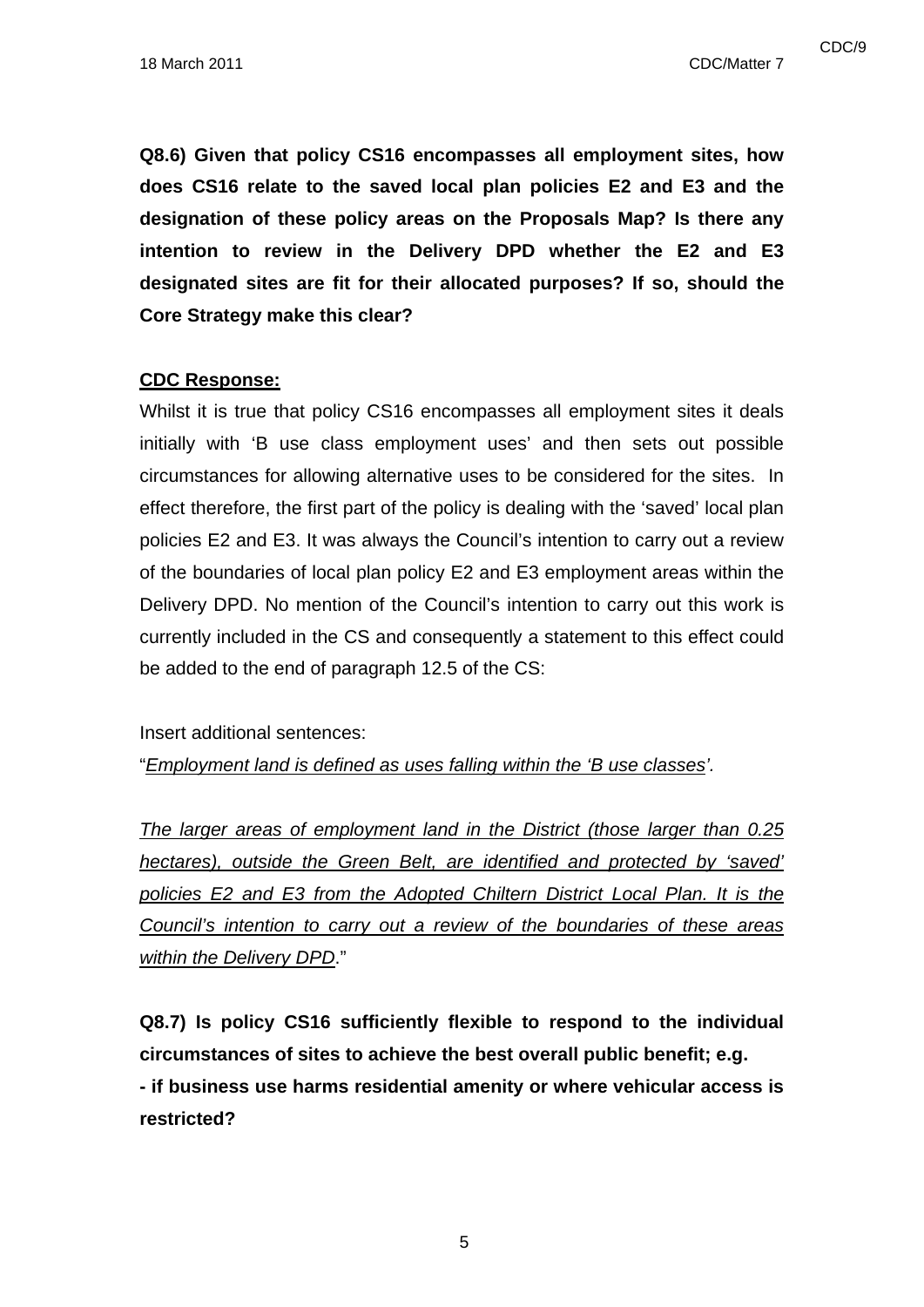**- where redevelopment of suitably located employment land could be encouraged to achieve better quality premises or more intensive** 

**employment use?** 

**- if beneficial redevelopment requires the economic stimulus provided by mixed use (for some non employment use)?** 

# **CDC Response:**

The Council observes that this policy could incorporate a greater degree of flexibility. Some possible changes to the text are set out below, with new clauses underlined. Criteria a) to c) would be removed.

"*There will be a general presumption that existing employment land and premises in Use Classes B1, B2 and B8 in the Town and Country Planning (Use Classes) Order 1987 (as amended) will be protected and retained for employment use, unless replaced elsewhere by equivalent amounts of suitable new employment land within Use Classes B1, B2 or B8*.

*In limited circumstances, including where there is no reasonable prospect of a site being used for the permitted purpose, or where the site is creating significant amenity issues or where vehicular access is restricted, changes of use of employment sites may be acceptable provided that the proposed use provides an equivalent amount of employment and is in the interests of the community, such as a health facility, day nursery or leisure facility, or is an appropriate use which, if in a District Centre, complements the vitality and viability of that centre.*

*In addition, applications for change of use will need to demonstrate that:*

- *a) the new use has no greater environmental/amenity impact than an employment use; and*
- *b) it is located where users/visitors can use public transport, walk or cycle to the premises; and*
- *c) if in a District Shopping Centre, it complements the vitality and viability of that centre.*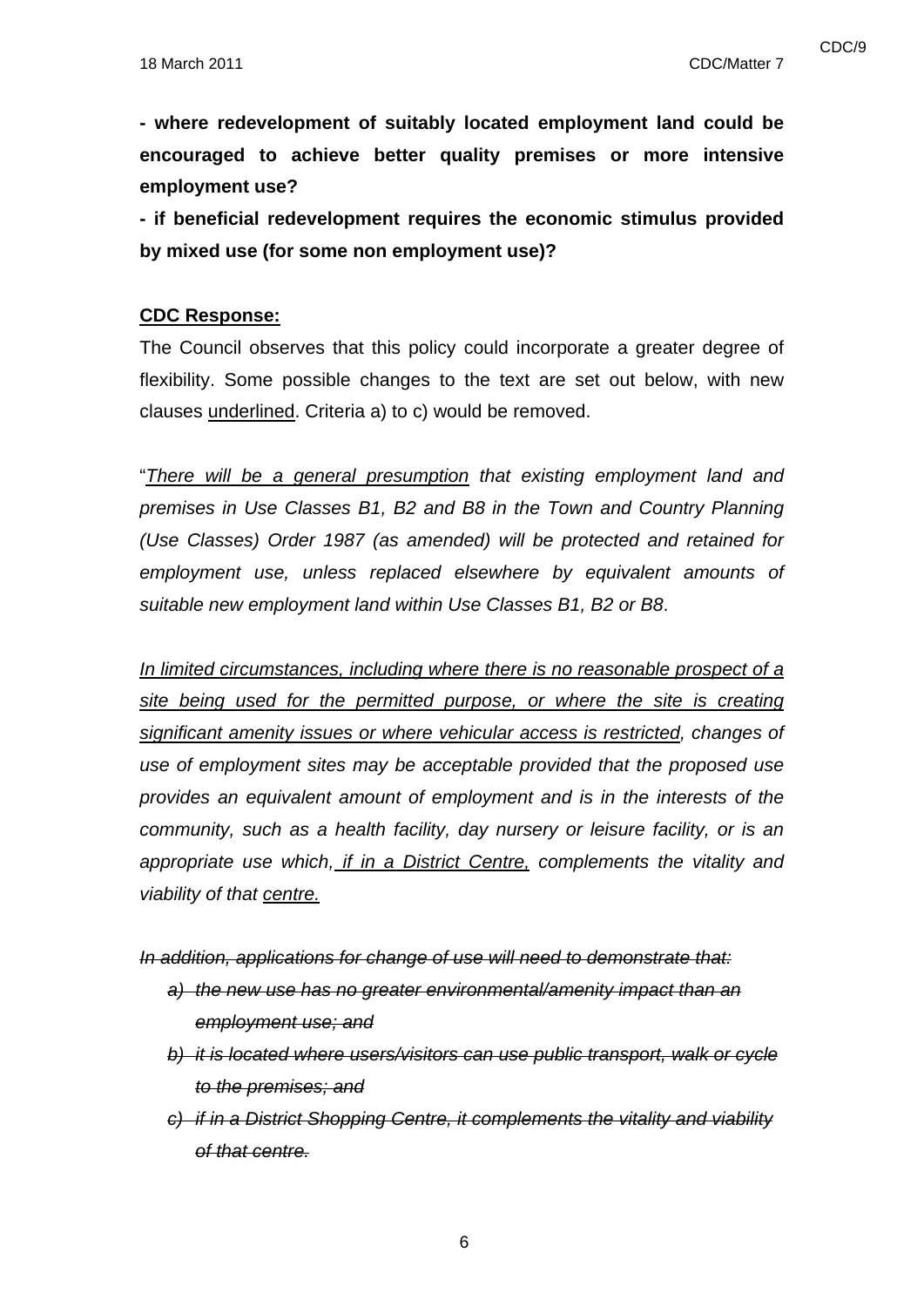*For the avoidance of doubt, change of use of employment land to retail use*  will not be permitted outside the three District Shopping Centres of *Amersham-on-the-Hill, Chesham and Chalfont St Peter, as defined on the Proposals Map.* 

*Changes of use of an employment use to residential use will be acceptable on the upper floors of properties within the three District Shopping Centres as defined on the Proposals Map*."

The above change would necessitate the removal of the third sentence from the end of paragraph 12.6 which refers to the three criteria a) to c).

**Q8.8) The policy allows for loss of employment premises to residential on upper floors within the District Centre, but resists the loss of any employment floor space elsewhere. Is this a consistent and justified approach given the District (i.e. town) centres are a sequentially preferable location for office use?** 

### **CDC Response:**

It was noted, whilst undertaking the two employment vacancy surveys in particular, that there were a number of vacant employment premises above shops in the three District Shopping Centres, as evidenced by the 'To let' boards. Many of these properties have been vacant for some years. Advice contained in PPS4 in EC3.1f) states that local planning authorities should," at the local level, encourage residential or office development above ground floor retail, leisure or other facilities within centres." On this basis the policy is consistent with PPS4.

It was considered by the Council that allowing residential use of upper floors of properties within the three District shopping centres would bring these premises back into productive use whilst at the same time enhancing the vitality of these areas by increasing the 'human' presence outside shop opening hours. Applying the policy across smaller centres, which generally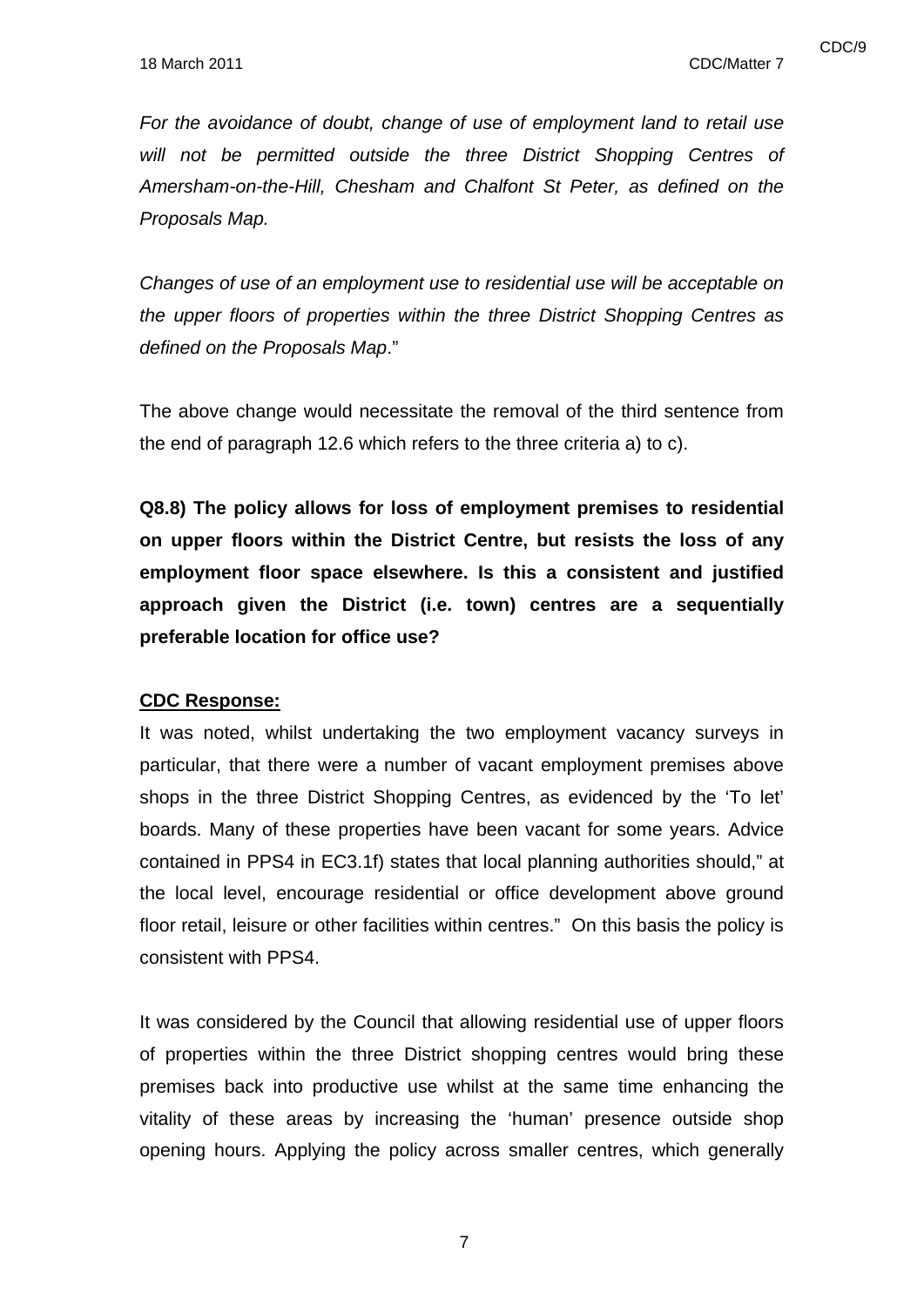have more residential use, would not produce this advantage to the same extent.

**Q8.9) Whilst I do not suggest, at this stage, that the thrust of the policy is unsound, I would invite the Council to put forward wording that would allow some greater flexibility, if required, for discussion at the hearing.)** 

### **CDC Response:**

See answer to Q8.7 above.

### *Policy CS18*

**Q8.10) Does the policy contain adequate guidance for retail and other town centre uses?** 

## **CDC Response:**

Yes, it is considered that this policy, alongside the 'saved' policies from the local plan, provide adequate guidance for retail and other town centre uses. The 'saved policies' from the Adopted Chiltern District Local Plan will be reviewed and replaced where necessary with updated policies as part of the production of the Delivery DPD.

#### *Policy CS19*

**Q8.11) In CS19 b) what is the justification for allowing the change of use of suitably constructed buildings only where such use is demonstrated to be required to ensure future farm viability, given that many rural buildings may have no connection with a farm? Is this restriction compatible with PPS4 EC6.2 c)?** 

#### **CDC Response:**

It is accepted that the wording of this policy may be more restrictive than perhaps it should be. In order to comply with EC6.2c) of PPS4, it is suggested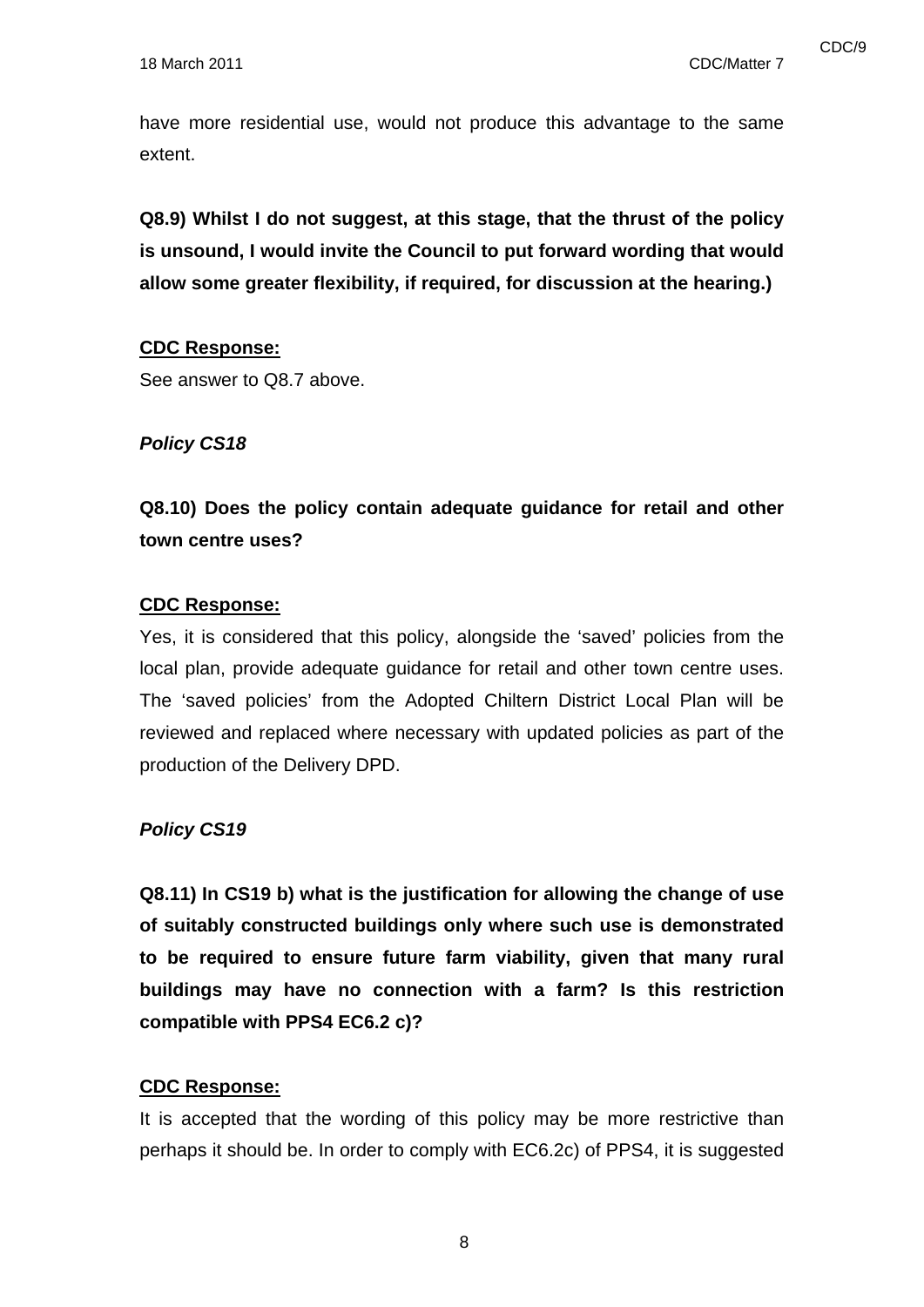that in CS19b) the word 'farm' should be deleted from "future farm viability" in order to address this point.

**Q8.12) Policy CS19 e) indicates that the Council will support the development of high speed broadband access to all communities. Policy CS15 says all properties; and Table 1 of CS4 indicates that new development should be in locations provided with fast broadband services. Has the Council assessed the extent of existing provision, future planned roll-out and what infrastructure impediments may needed to be overcome to ensure that this intention is a realistic ambition? If not, are these ambitions/requirements realistic?** 

### **CDC Response:**

The Council does not consider that there is any inconsistency between policies CS4 and CS15/CS19. It is submitted that the principle of locating development in areas with fast broadband access as set out in Table 1 is a worthy aspiration and it is not seen as inconsistent with Policy CS15 which seeks high speed broadband access to all properties, which would include existing properties. A change could be made to replace the final word of Policy CS19 ("communities") with "properties" to bring it into line with CS15. Information about the quality of broadband access in any area can be sought at the Delivery DPD stage, as well as in the context of the submission of planning applications.

The Council has assessed the extent of expected provision, by consultation with Buckinghamshire Economic and Learning Partnership (BELP), which shows that the exchanges which serve the larger settlements of the District tend to provide the highest speeds and it is the more rural parts of the District which tend to have poorer broadband coverage.

The Council supports the work being carried out by BELP, on behalf of Buckinghamshire County Council, which involves trying to accelerate the availability, take-up and exploitation of ICT services to Buckinghamshire. This